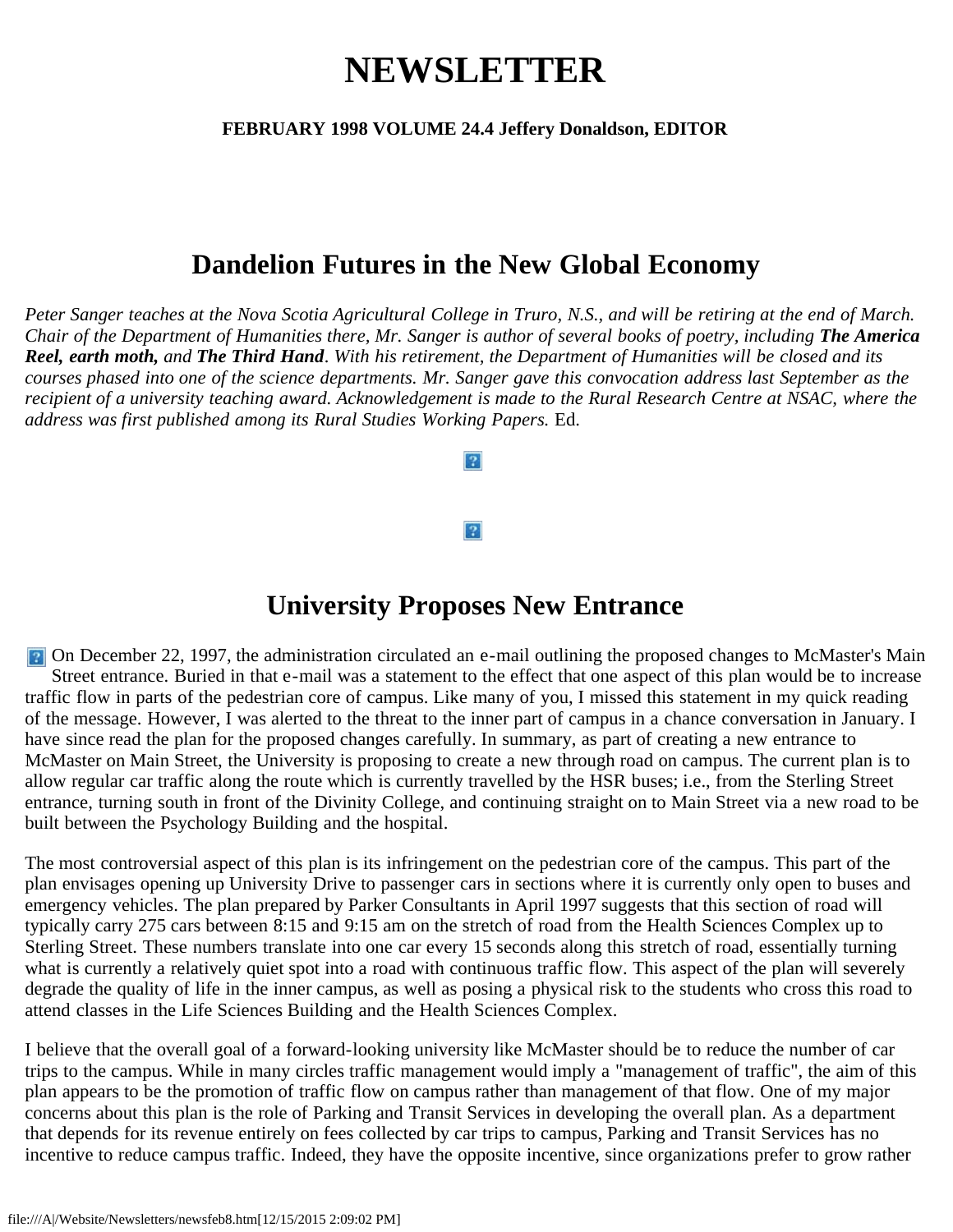than shrink, since growth implies increased budgets, jobs, and prestige for the department. It appears that the overall goal of Parking and Transit Services is to accommodate as many cars as they possibly can on campus. Unless this department pays the University for the value of the land that they turn into parking lots, University land is essentially a "free good", which distorts the overall decision making process in favour of gobbling up land for open-air parking lots rather than constructing parking garages or reducing the demand for parking. Essentially, the current system contains a built-in bias towards a runaway cycle of growth in traffic and land use for parking. Given this situation, it is imperative that other levels of governance on campus, such as the Vice-President's Office, the Senate, or the Board of Governors, examine critically the proposals for increased parking and traffic flow in order to provide for regulation of parking and traffic on campus.

Parker Consultants were also responsible for preparing a report on traffic management in 1986, which also recommended an internal circulation route on campus. Given their previous experience in this area, it is not surprising that they limited their analysis to only four options: (1) the status quo; (2) build additional parking lots; (3) parking lots plus an internal circulation road; (4) parking lots, an internal road, and a new entrance on Main Street. Options for managing traffic by reducing demand for parking were not considered. However, it is relatively easy to come up with suggestions for ways to reduce the demand for traffic on campus. For example, one issue which I heard raised at the information Open House on January 28, 1998 was the heavy traffic flow and on-street parking along streets in Westdale due to students attending night classes. The data in the consultants report show that the Sterling Street Entrance has the highest inbound traffic flow of any of the campus entrances in the period just before night classes start: between 6 and 6:30 pm, the Sterling Street entrance admits 333 vehicles compared to 124 at either the Cootes or Main Street entrance. One way to discourage students from bringing their cars to campus in the evening would be to extend the day-time parking fee period until 8:30 p.m. This increased cost of parking would provide a disincentive for students to drive to campus. Along with a parking fee increase, the one-hour parking limits on Westdale streets should be extended from 5:30 pm to 8:30 pm. The one-hour parking limit is quite effective at controlling on-street parking during the day, and I suspect it would be equally effective in the evenings. While these measures would likely be unpopular, they are likely to be more effective in reducing traffic flow through Westdale than those proposed in the consultants' report.

There are many possibilities for managing campus traffic and fixing the Main Street entrance which were not considered by the consultants. One radical proposal would be to close the Main Street entrance altogether as a campus entrance, leaving it solely as a hospital entrance, and direct all campus traffic to the Cootes Drive entrance. A second radical proposal would be to enhance the pedestrian core further by closing the parking lots immediately adjacent to the Psychology Building, and extending the bus-only zone to the western intersection of University Avenue and College Crescent. At the cost of roughly 100 parking spaces, we could connect the Psychology Building with the pedestrian core. We could also close the southern part of University Avenue where it intersects College Crescent and so connect the new Institute for Applied Health Sciences Building to the pedestrian core as well. These two modifications would extend the pedestrian core to the entire southern quarter of the campus!

A very basic modification to the proposed plan is to eliminate the proposed internal circulation route. Modifying the plan to eliminate the internal circulation route would not have a major impact on the plan as a whole and would go a long way towards mitigating the impact of this plan on the campus community. However, to win the acceptance of the surrounding community, we will need to show that the new traffic plan will go a long way towards addressing community concerns regarding University traffic on neighbourhood streets. It is not clear to me that the plan in its current form will achieve that goal. Although a few streets around the Medical Sciences Building (Forsyth, Traymore, and Arnold) may see major reductions in traffic flow, the traffic on Sterling is only estimated to drop by 30%. Also, the stated goal of Parking and Transportation Services to encourage increased use of the King Street entrance to the hospital parking garage may more than offset these minor gains. Finally, the development of a major entrance facing Emerson Street may increase traffic in the neighbourhood south of campus. In contrast, a plan that aimed to reduce the number of passenger trips to campus overall would clearly help to reduce the amount of traffic through the Westdale community.

The April 1997 report by Parker Consultants contains several errors and inconsistencies in both the collection and the analysis of the data that were used to support their final recommendations. (1) Data sheets for traffic flow in the afternoon for the MUMC entrances lump together outgoing and incoming traffic, which makes it difficult to judge the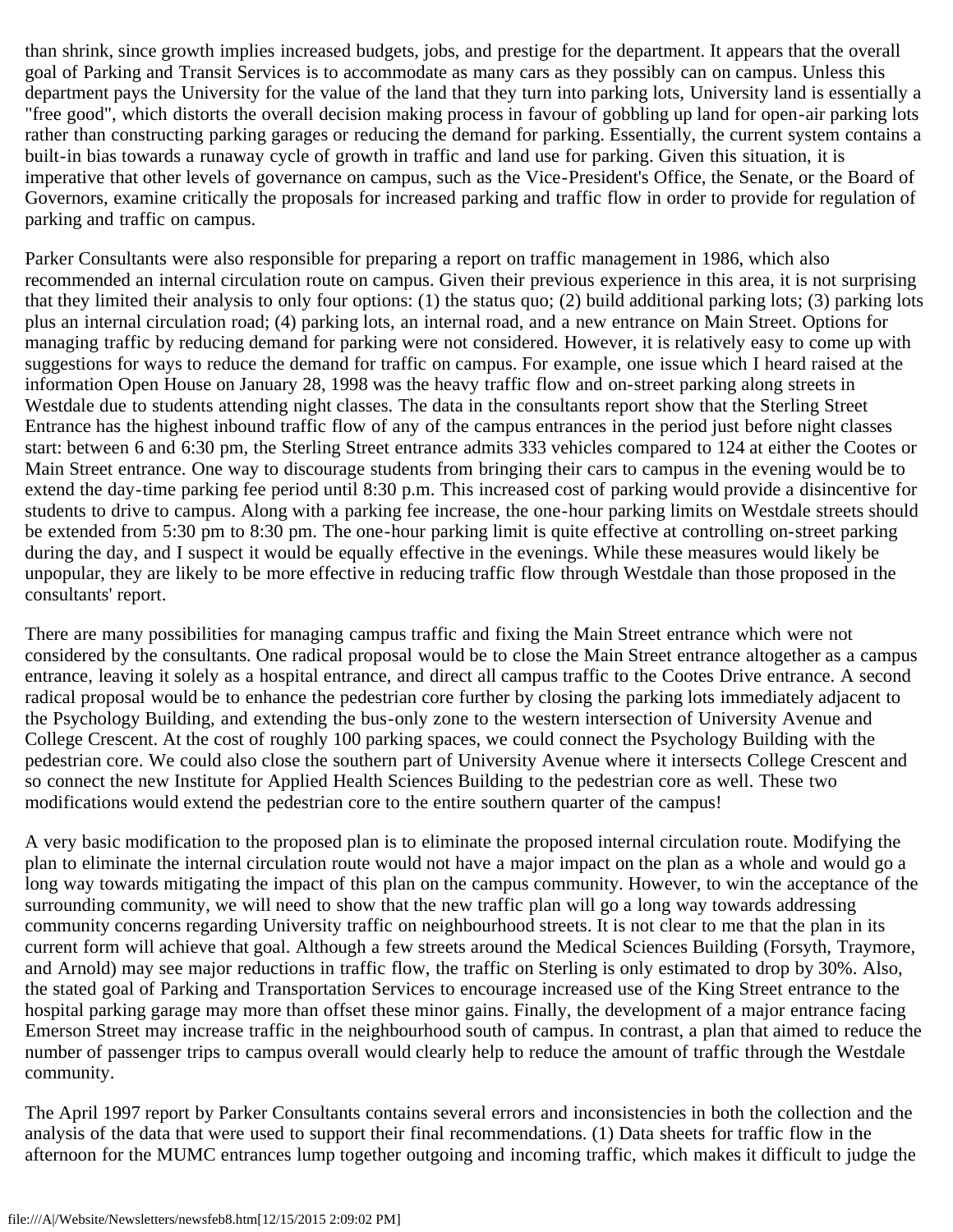impact of MUMC traffic on the surrounding neighbourhood. (2) The summary of traffic turning data underestimates outbound afternoon traffic, since the summary period (5:30-6:30 p.m.) corresponds to the inbound peak period rather than the outbound peak, which occurs from 4:30 to 5:30 p.m. (The outbound flow from the Sterling Street entrance is 574 cars between 4:30 and 5:30 pm and only 287 cars between 5:30 and 6:30 pm.) (3) The turning data shown are in fact a mixture of real vehicle counts and estimated counts interpolated from surrounding intersections. In fact, traffic flow at the corners of King, Arnold, and Traymore with Forsyth was not even monitored in the study.

I believe the best way to address these shortcomings would be to start with a fresh look at the situation, using either on-campus expertise among the faculty and staff, or a different consulting firm. This new study should consider all options for traffic management on campus, including options for reducing the number of vehicle trips to campus.

> *Christine Wilson Physics & Astronomy, and Westdale resident*

 $|2|$ 

### **McMaster's Pension Plan**

**A Performance Review**

#### **Actuarial Valuation of the Pension Plan as at July 1, 1997**

#### **Excerpts from Report to the Pension Trust Committee Prepared by William M. Mercer Ltd.**

The purpose of the report is to inform the University regarding the funded status of the Pension Plan and the contribution requirements for the year following the valuation date and to provide the documentation prescribed by the Pension Commission of Ontario and Revenue Canada.

When conducting a valuation on a going-concern basis, the relationship is determined between the respective values of assets and accumulated benefits, assuming the Plan will be maintained indefinitely.

Click here for report  $\boxed{2}$ 

 $|2|$ 

# **ANNUAL GENERAL MEETING**

**Wednesday, April 22, 1998, 2 pm Convocation Hall**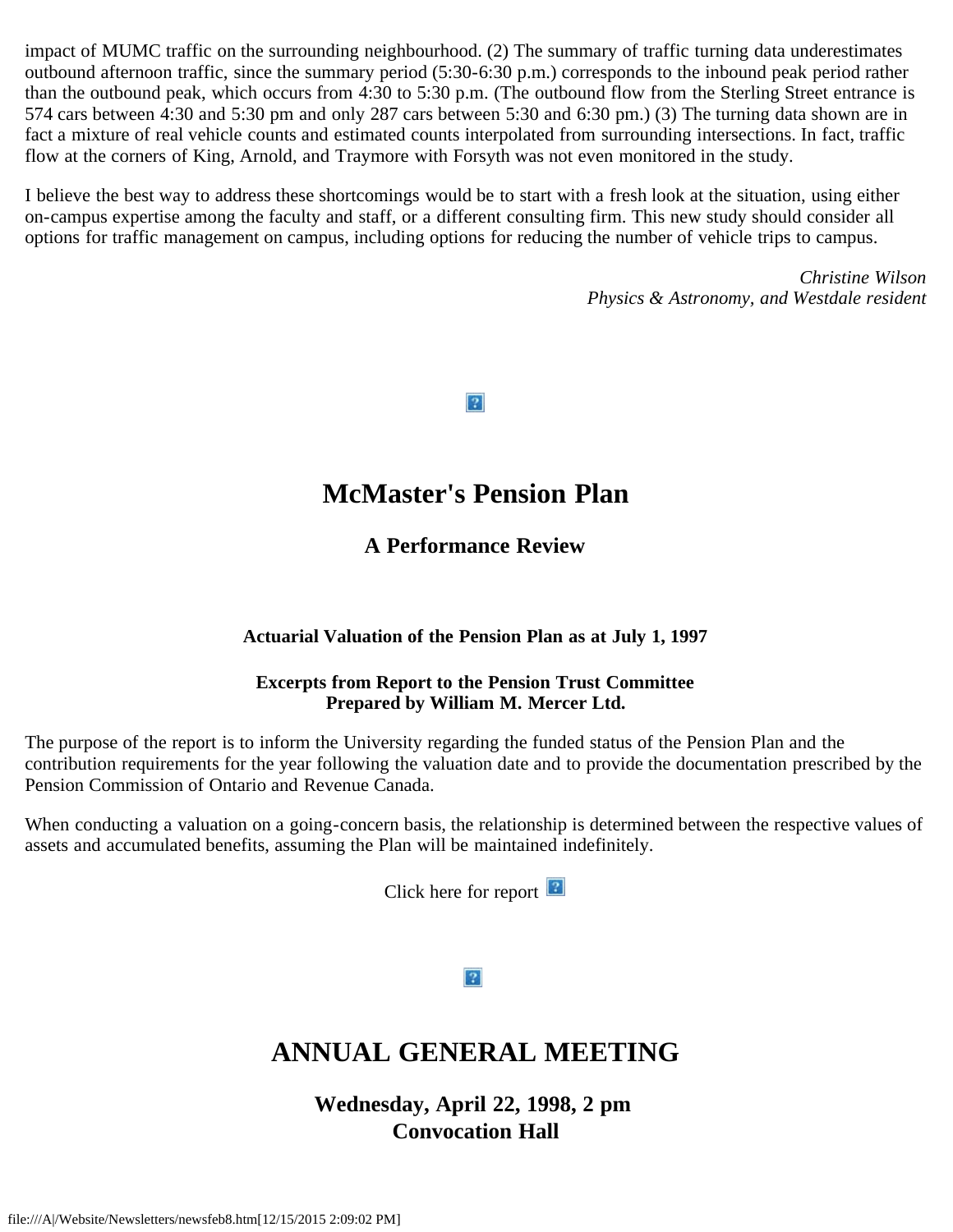# **Look for a Bigger Paycheque on March 15, 1998**

At its regular meeting on February 3, 1998, the Executive of the McMaster University Faculty Association voted unanimously to reduce the mill rate on which the MUFA dues are calculated from 5.3 to 2.64 for the month of March ONLY. This 50% reduction, which might be called a *mini windfall*, will result in a closer correlation between income and expenditures for the Faculty Association in 1997/1998. In addition MUFA reserves are healthy. On April 1, 1998 the mill rate will return to 5.3. You might plan to use this extra money on the second unpaid day off, Thursday, April 9, 1998!

> *Marilyn Parsons MUFA Treasurer*

### **New Committee Reps Named**

*Carol Mazur* (Mills Library) joins Sherman Cheung (Finance & Business Economics) and Doug Welland (Economics) as MUFA representatives on the *Pension Trust Committee.*

*David Hitchcock* (Philosophy) will be part of a small group being formed by the Provost's Office to consider revisions to the 1994 *University Policy on the Encouragement of Teaching Excellence*.

A new Alcohol Committee has been established through the office of the Associate Vice-President Student Affairs. This Committee has been further divided into two working groups, the Education/Programming Committee and the Policy Committee to which MUFA was invited to send a representative. *Stefania Miller* (Political Science) has agreed to represent MUFA on the *Alcohol Policy Committee*.

### **Modem Pool Funding Increases**

#### $\lceil 2 \rceil$

Faculty members who have recently logged into their computers through the fee modem pool may have noticed an increase in their paid funding (account balance). On February 9, each account was given an additional \$60 (120 hours connect time).

During the last round of negotiations, a pool of money equal to \$20,000 was set aside to provide financial help to faculty members using the modem pool during the 1997/98 academic year. At July 1, 1997 each account was credited with \$40. Following a review of the first six months of use, the Joint Committee has agreed that the accounts could be increased at this time. This will bring the total funding for each faculty member to \$100 (or 200 hours of connect time).

 $|2|$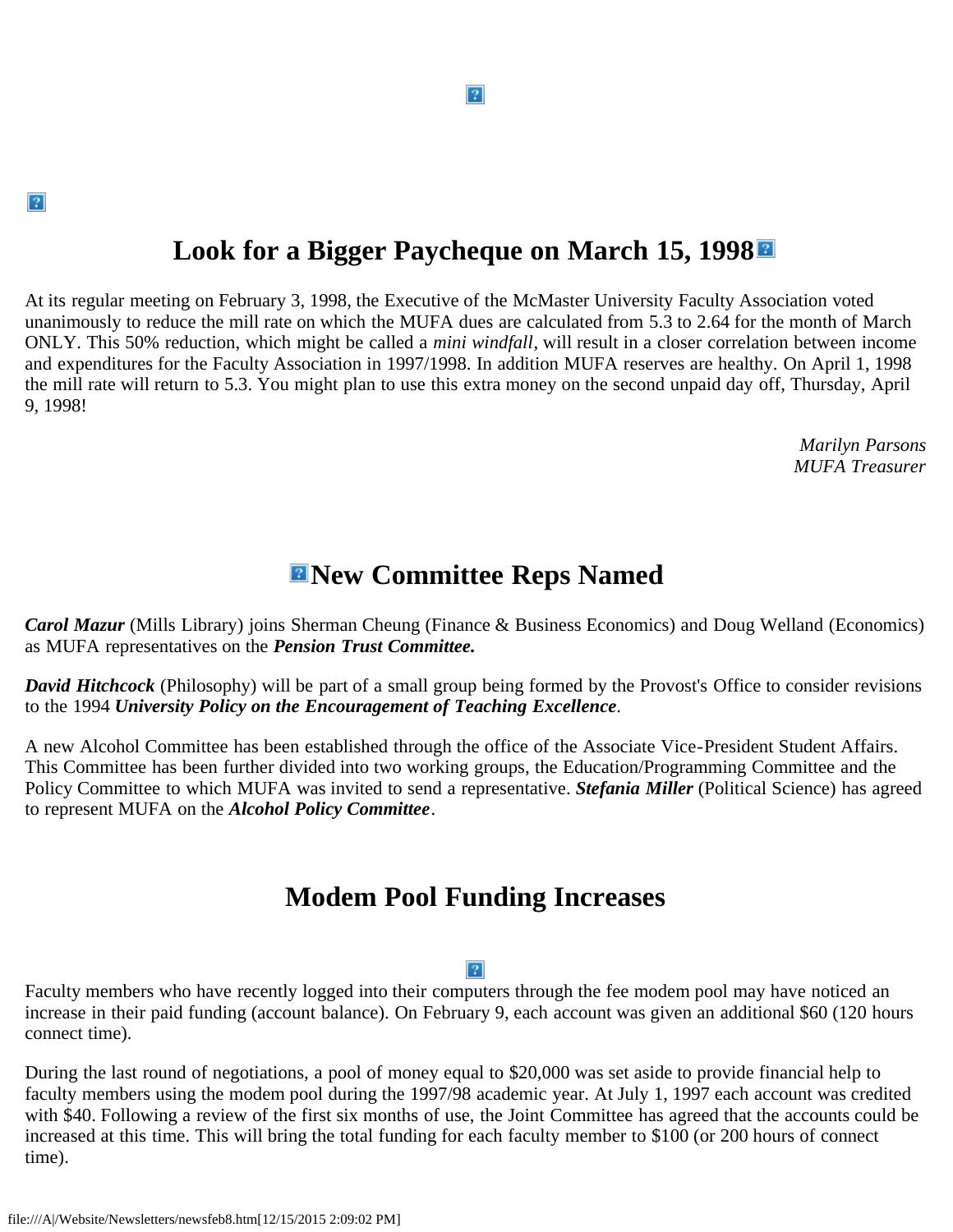CIS has no mechanism to reimburse faculty members who, prior to February 9, exceeded the original \$40 which was added to their accounts on July 1, 1997.

Just a reminder that, according to the Joint Committee Agreement, \$20,000 will be available again for modem pool funding in 1998/99. The balance in your account at June 30, 1998 will be set to zero and the new allotment added on July 1, 1998.

If you have any questions or concerns, please contact the CIS Main Office at ext. 24357 or e-mail: carmela@mcmaster.ca.

#### $\overline{?}$

### **HOUSE FOR SALE**

#### CROSS STREET, DUNDAS

Unexpected woodland garden (2/3 acre)

3 Bedrooms

Attractive, Spacious Design, Comfortable, Much Cared For

**INQUIRIES EVENINGS 627-3800**

 $|2|$ 

### **Letter to the Editor**

#### **Why in my view the campaign for "more Money for Research Councils" has fundamental problems.**

In the recent campaign for "more money to research councils" I see one trend which, in my opinion, seriously weakens the position of the entire Canadian academic community. I would characterize this trend as an unwillingness to face (and even less so, to discuss publicly) the flaws of the Canadian granting system for the alleged fear that any openly voiced criticism can be used by politicians as an excuse not to increase the budgets of granting Councils or even to proceed with further cuts.

To my knowledge, the practice of concealing their own defects (popularly known as a "dirty laundry fear syndrome") has never helped to solve any pressing problem. On the contrary, as a rule it tends to produce the results largely opposite to what is intended. The recent campaign manifestly avoids the most critical question which is inevitably to be asked in any campaign for "more money", namely "is the present funding system doing its best in terms of the most efficient and fair allocation of the already existing funds?"

Unless the affirmative answer to this question can be presented and convincingly defended, there appear to be little logical justification for the call for more money.

I believe that the granting councils will have a hard time if they are pressed to address the key aspects implied in the above question. For example, in his letter to the CAUT *Bulletin* (December 1997), Dr. Mark A. Bisby, the Programs Branch Director of MRC, admits that "many able researchers and much good science remain unfunded by the MRC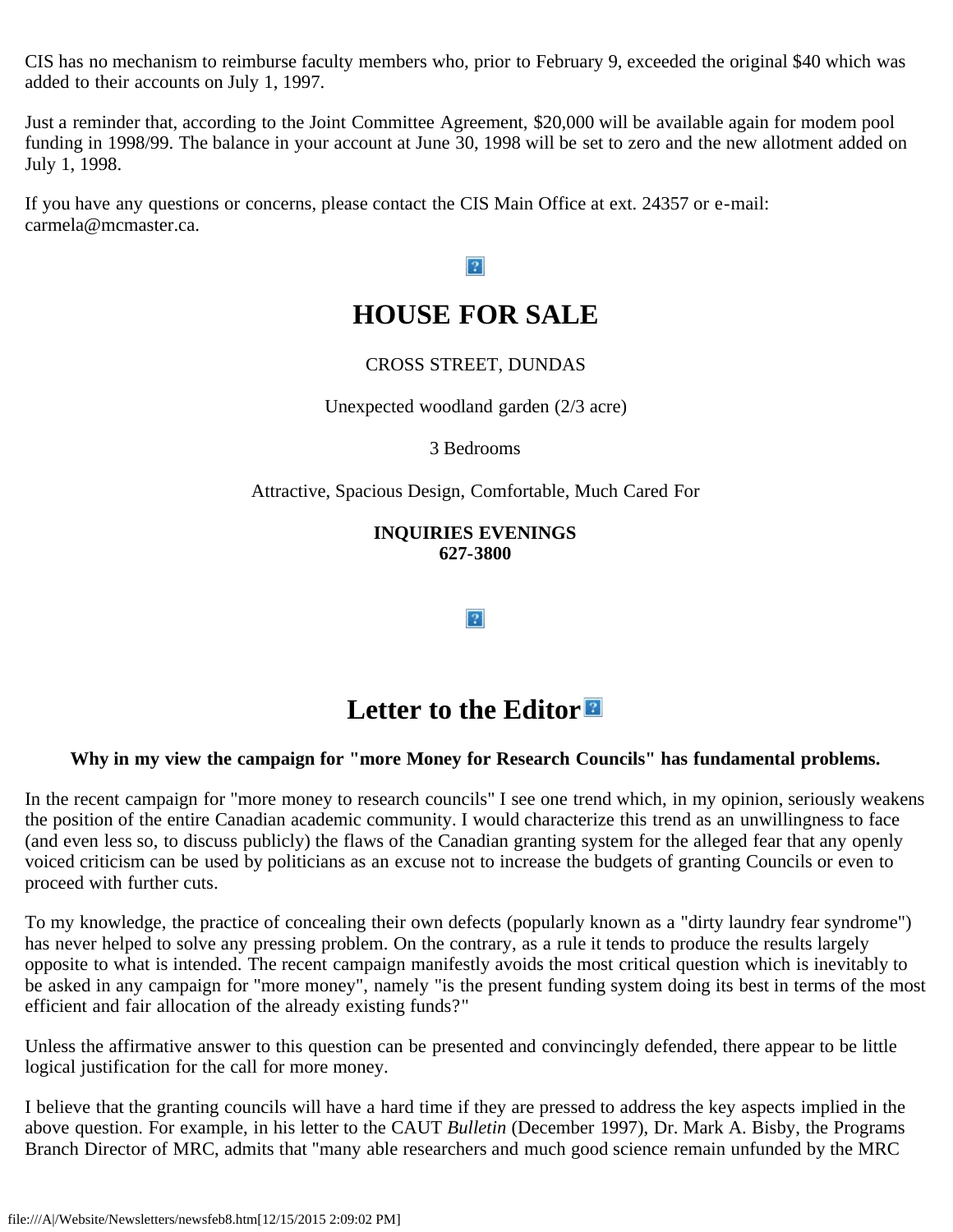and NSERC". However, his explanation why this is the case is given exclusively in terms of the overall budget shortage.

I see logical inconsistency with such flat rate explanation. Should this indeed be the case, it would be natural to expect the unequivocal assurance from the Tri-Council administration that all new money (if obtained) will be used to fund those capable and competent researchers who are presently completely unfunded (infamous "NIL-awards" which amount to about of all NSERC applicants). While we all agree that the incompetent work should not be funded, to presume that ONE THIRD (!) of all Canadian professors are "incompetent" is sheer nonsense (what a lousy university system this country has at first place if the latter is indeed the case!).

But none of the above assurances are coming from the granting councils. On the contrary, they repeatedly reaffirm their allegiance to the policy of draconian competition and "selectivity" in the name of fictitious "excellence"; policy which, as was recently argued by many critics, suppresses the risk taking and forces the applicants to optimize their research along the sure-fire safe lines of "fundability".

The often heard excuse that there is not enough money to fund all (deserving) applicants is hardly sustainable on the basis of facts. For many types of research (especially, theoretical) even a grant of \$3,000 per year makes an enormous difference to no grant at all. Also, to be funded by NSERC in principle (regardless of the grant amount) is often an almost necessary precondition for obtaining non-NSERC funds. At the same time, NSERC Web page shows some individual research grants in the \$100,000 per year range. The question thus pops up what stops NSERC from reducing the above grant to, say, \$90 K (not a great sacrifice, after all) to provide base grants of \$5,000 to two presently unfunded "able and good" researchers? Where are the arguments that the first scenario is better than the second? (Even if the second scenario still may be quite far from achieving a truly fair split.)

We need a clear and explicit guarantee that the "new money" is going first of all to be used to significantly reduce the unfunding (NIL-awards) rate through the institution of base grants for ALL qualified researchers (i.e., those whose research has recognized merit) and only after this is done, the extra funds (if any) can be used to raise grants of those who are already reasonably well funded.

So, let us put the horse before the carriage. As a first step, the NSERC/MRC/SSHRC system has to be reshuffled in such a way that there are no completely unfunded meritorious researchers (even if it means that many grants are to be truly lean). This, actually does not require anything except genuine willingness and can be done in a single executive meeting. But without this fundamental precondition, the "more money" campaign is bound to bring nothing more than a token effect.

> *Alexander A. Berezin Engineering Physics*

#### $|2|$

# **Students with Learning Disabilities**

The purpose of this article is to provide an overview of the procedures for identifying students with Specific Learning Disabilities at McMaster University.

**What is a Specific Learning Disability?** A Specific Learning Disability is an ongoing condition characterized by a significant impairment in information processing that is attributed to an underlying neurological dysfunction, rather than external or environmental factors. It is characterized by academic ability that is significantly below that expected, given the individual's age, measured intelligence, and level of education. The magnitude of this discrepancy is significantly greater than the normal fluctuations present in the general population. Because intellectual or cognitive ability must measure within the average to above average range of ability, individuals with specific learning disabilities are not 'slow learners'.

**How are learning disabilities diagnosed?** Not all individuals with learning problems have a learning disability. The